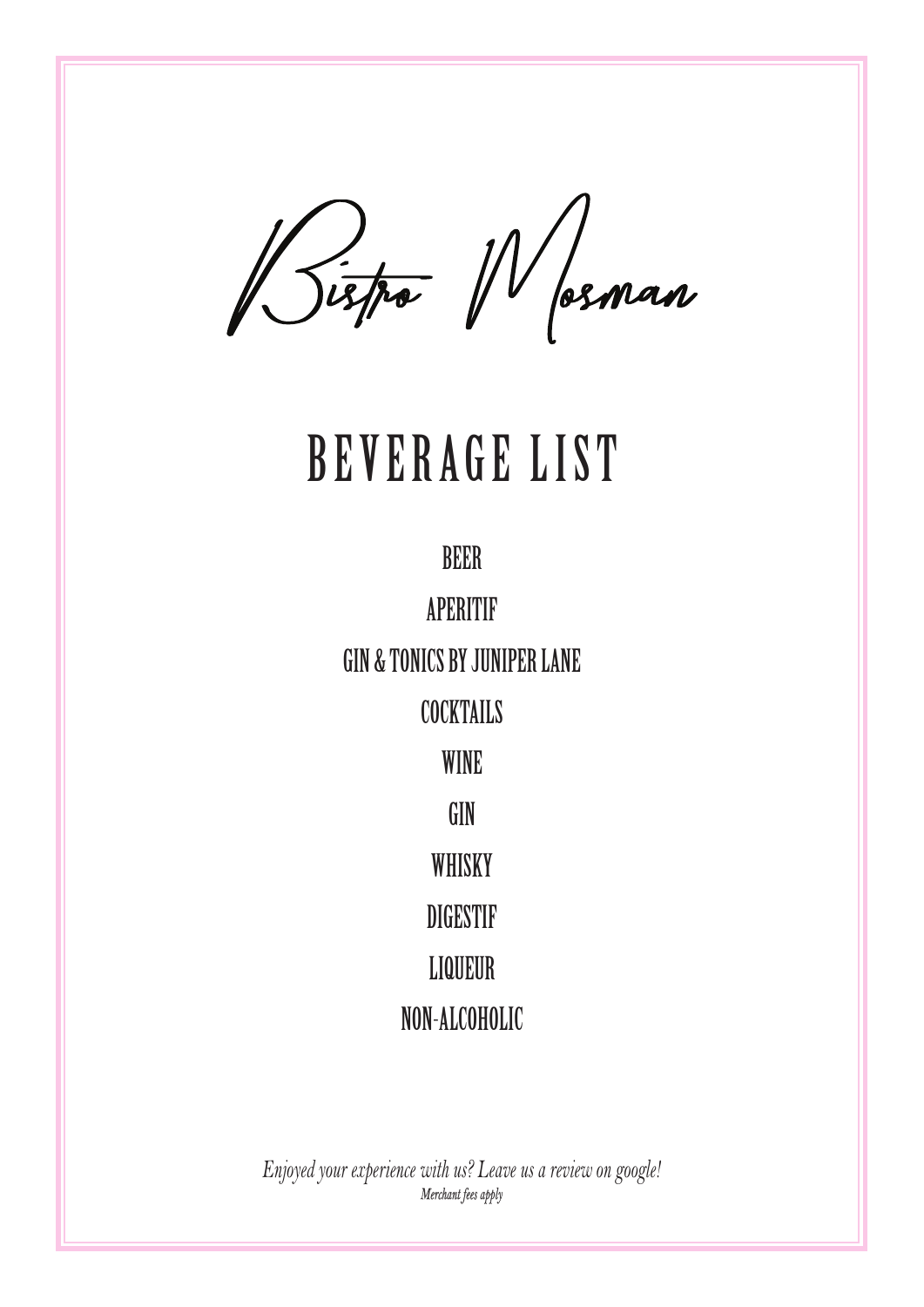$\mathcal{B}_{N}$ 

## BEER

### BOTTLE

Lord Nelson Three Sheets \$12 Young Henry's Newtowner Pale Ale \$12 Asahi \$12 Corona \$12 Cascade Light s8 Peroni Leggera sız

### DRAUGHT

Carlton \$10.50 Peroni \$13

Reschs \$10.50 Stone & Wood Pacific Ale \$12.50 Balter XPA \$12.50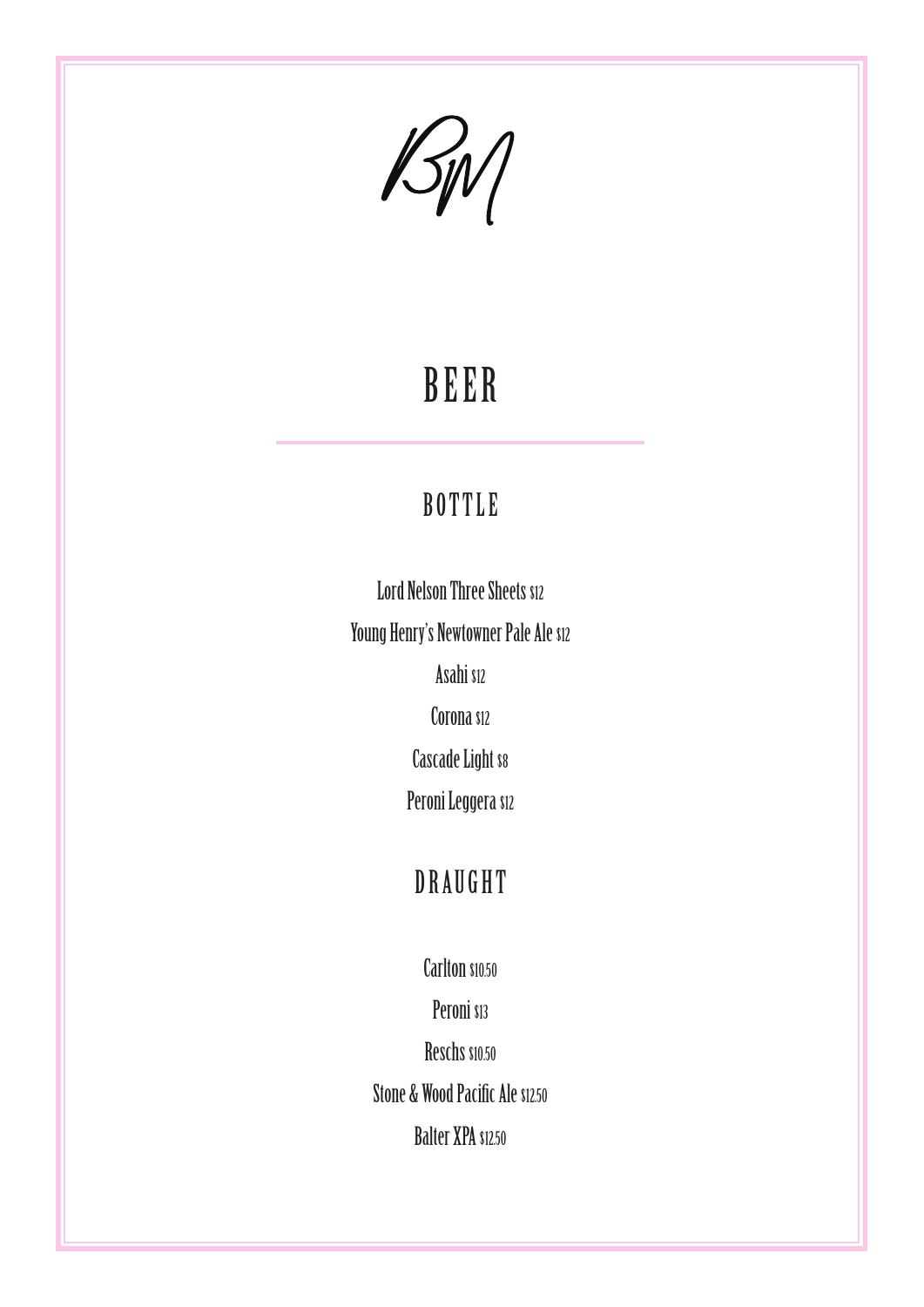$\mathcal{B}_{\text{IV}}$ 

## APERITIFS

Maurin Quina *Cherries, Cinchona, Lemon* \$11 Mattei Cap Corse *Blanc Quinquina* \$11

Lillet Blanc*White Vermouth* \$10

Noilly-Prat *Dry White Vermouth* \$10

Ricard*Anis, Liquorice* \$10

Italicus *Bergamote* \$11

Campari *Herbs, Fruits Infusion Bitters* \$10

Poor Tom's Imbroglio*Herbs, Fruits, Vegetables Bitter-sweet Amaro* \$11

Oscar 697 *Red Vermouth* \$11

### GIN & TONICS BY JUNIPER LANE

The Mediterranean *Gin Mare, Lemon, Thyme, Mediterranean Fever Tree Tonic* \$22 The Sydneysider *Poor Toms Dry Gin, Strawberry, Lime, Elderflower Fever Tree Tonic* \$22 The Barossa *Four Pillars Bloody Shiraz Gin, Orange, Cinnamon, Indian Fever Tree Tonic* \$22 The Botanist *The Botanist Gin, Grapefruit, Rosemary, Indian Fever Tree Tonic* \$22 Papa Jon Archie Rose Dry Gin, Rhubarb Bitters, Apple, Juniper Berries, Indian Fever Tree Tonic \$22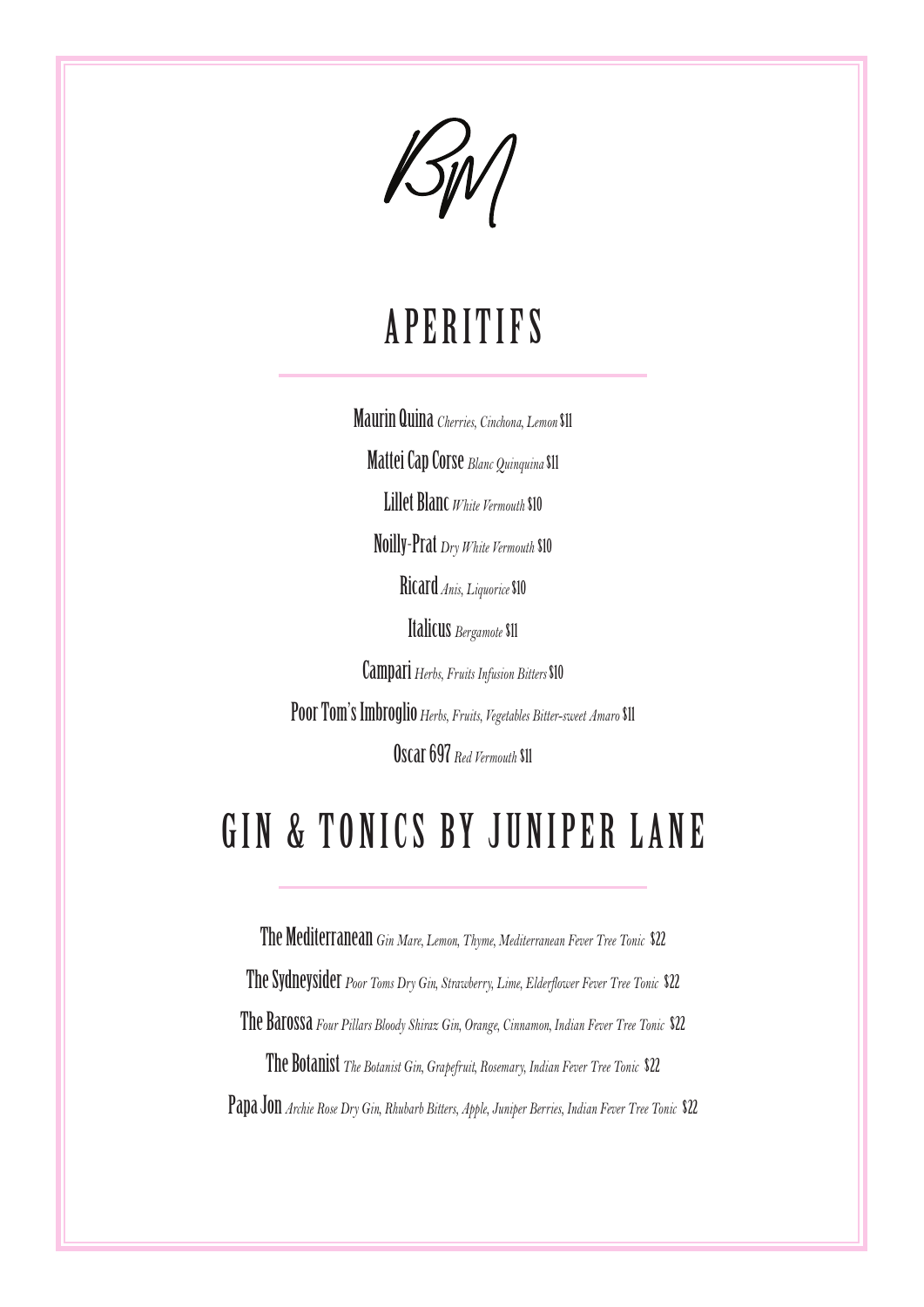$\mathcal{K}_{\emptyset}$ 

## SIGNATURE COCKTAILS

Amelia's Delight *Tanqueray Gin, Raspberries, Elderflower Liqueur, Citrus* \$22 Magnetic Island *Tequila, Coconut, Triple Sec, Citrus, Agave* \$22 Nightcap *Hennessy VS, Fig, Valdespino Sherry, Chocolate Bitters* \$22 Balmoral's Breakfast *Tanqueray Gin, Apple, Mint, Veuve Clicquot, Citrus* \$22 Amalfi Spritz *Italicus Bergamot Liqueur, Limoncello, Sparkling , Soda* \$22

## CLASSIC COCKTAILS

French 75 *Gin, Lemon Juice, Veuve Cliquot* \$28 Mauresque *Ricard, Orgeat, Star Anise* \$14 Martinez *Gin, Luxardo Maraschino Liqueur, Red Vermouth, Orange Bitters* \$23 Margarita *Tequila, Triple Sec, Lime* \$21 Espresso Martini *Vodka, Coffee Liqueur, Coffee* \$20 French Martini *Vodka, Chambord, Pineapple, Raspberries* \$22 French Connection *Cognac, Amaretto* \$21 Lychee Martini *Vodka, Lychee Juice, Vermouth* \$19 Boulevardier *Rye Whisky, Campari, Red Vermouth* \$22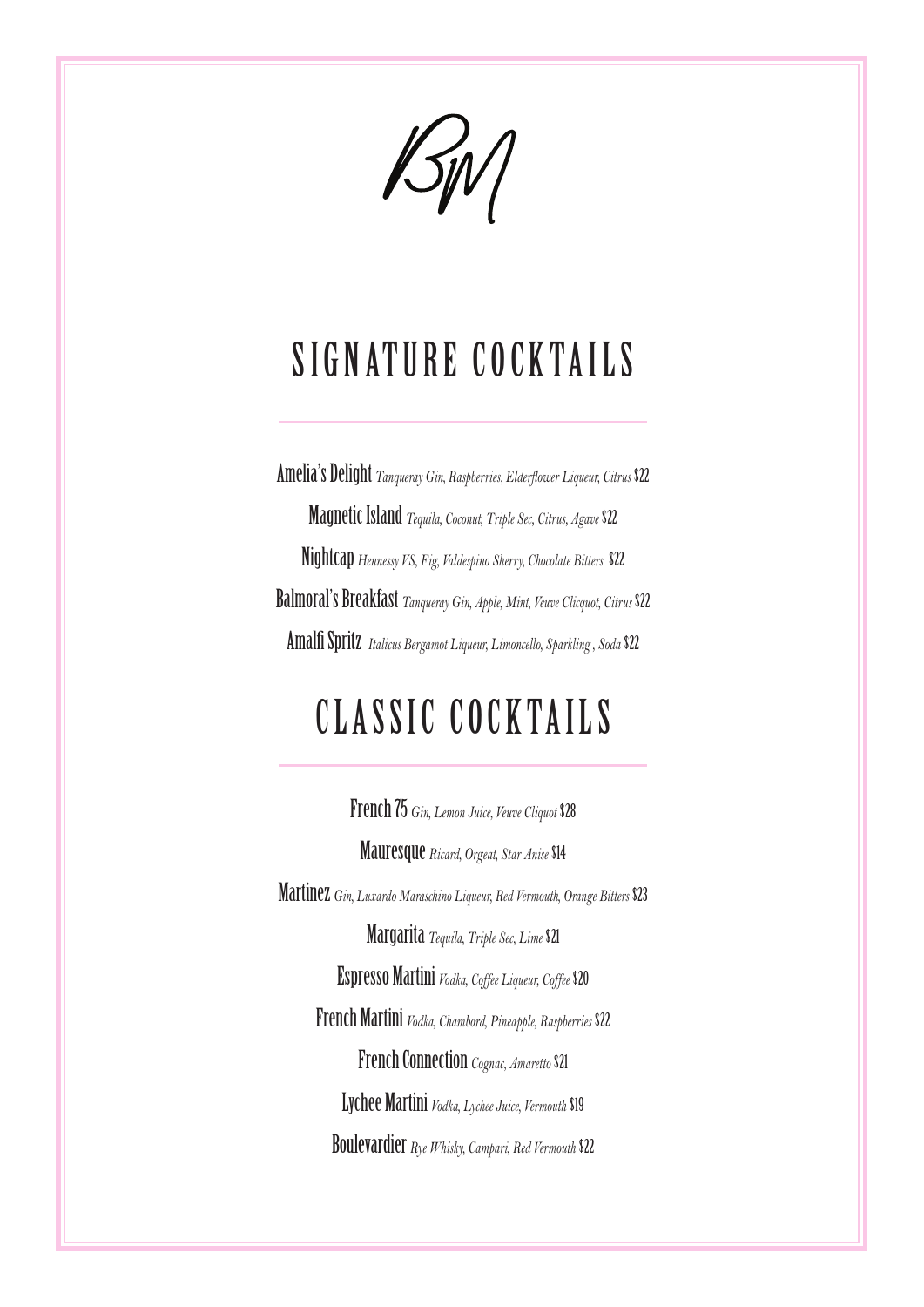$\mathcal{B}_{\mathcal{W}}$ 

## WINE BY THE GLASS

| CHAMPAGNE & SPARKLING                                                                                                                       |                             | 125ML        |
|---------------------------------------------------------------------------------------------------------------------------------------------|-----------------------------|--------------|
| <b>NV TERRA VIVA Prosecco</b>                                                                                                               | <b>VENETO, ITALY</b>        | 15           |
| KIR ROYAL, Creme de cassis, crement de bourgogne                                                                                            | <b>BURGUNDY, FRANCE</b>     | 18           |
| NV LOUIS BOUILLOT "Crémant De Bourgogne" Rosé                                                                                               | <b>BURGUNDY, FRANCE</b>     | 19           |
| <b>NV VEUVE CLICQUOT</b>                                                                                                                    | <b>REIMS, FRANCE</b>        | 29           |
| WHITE WINE                                                                                                                                  |                             | <b>150ML</b> |
| SETTLEMENT HERITAGE Single Vinyard Sauvignon Blanc<br>Intense lemon, stone fruit and gooseberry notes. Fresh and vibrant.                   | MARLBOROUGH, NZ             | 16           |
| <b>BREMERTON MOLLY &amp; MERLE Verdelho</b><br>Lifted citrus aromas and a bright textural palate with a fine acid & length.                 | LANGEHORN CREEK, SA         | 16           |
| <b>COOTER &amp; COOTER Riesling</b><br>Tahitian lime, lemon rind & a hint of rose petal.                                                    | <b>CLARE VALLEY, SA</b>     | 16           |
| DOMAINE PICHOT "Coteau De La Biche" Chenin Blanc<br>Pear, apple and honeysuckle aromas. Round, mineral with good freshness.                 | <b>LOIRE VALLEY, FRANCE</b> | 19           |
| FARINA Le Pezze Pinot Grigio<br>Aromas of pear and baked apple with a palate of creamy oaty lees, hazelnut & cashew accross crisp acid line | <b>VENETO, ITALY</b>        | 18           |
| <b>CAPE MENTELLE "Brooks" Chardonnay</b><br>Hints of green edges and citrus. Warm palate with creaminess and pineapple.                     | <b>MARGARET RIVER, WA</b>   | 17           |
| <b>DOMAINE CORDIER Bourgogne Blanc</b><br>Zingy candied citrus fruits, walnut & vanilla with a rich buttery texture.                        | <b>BURGUNDY, FRANCE</b>     | 23           |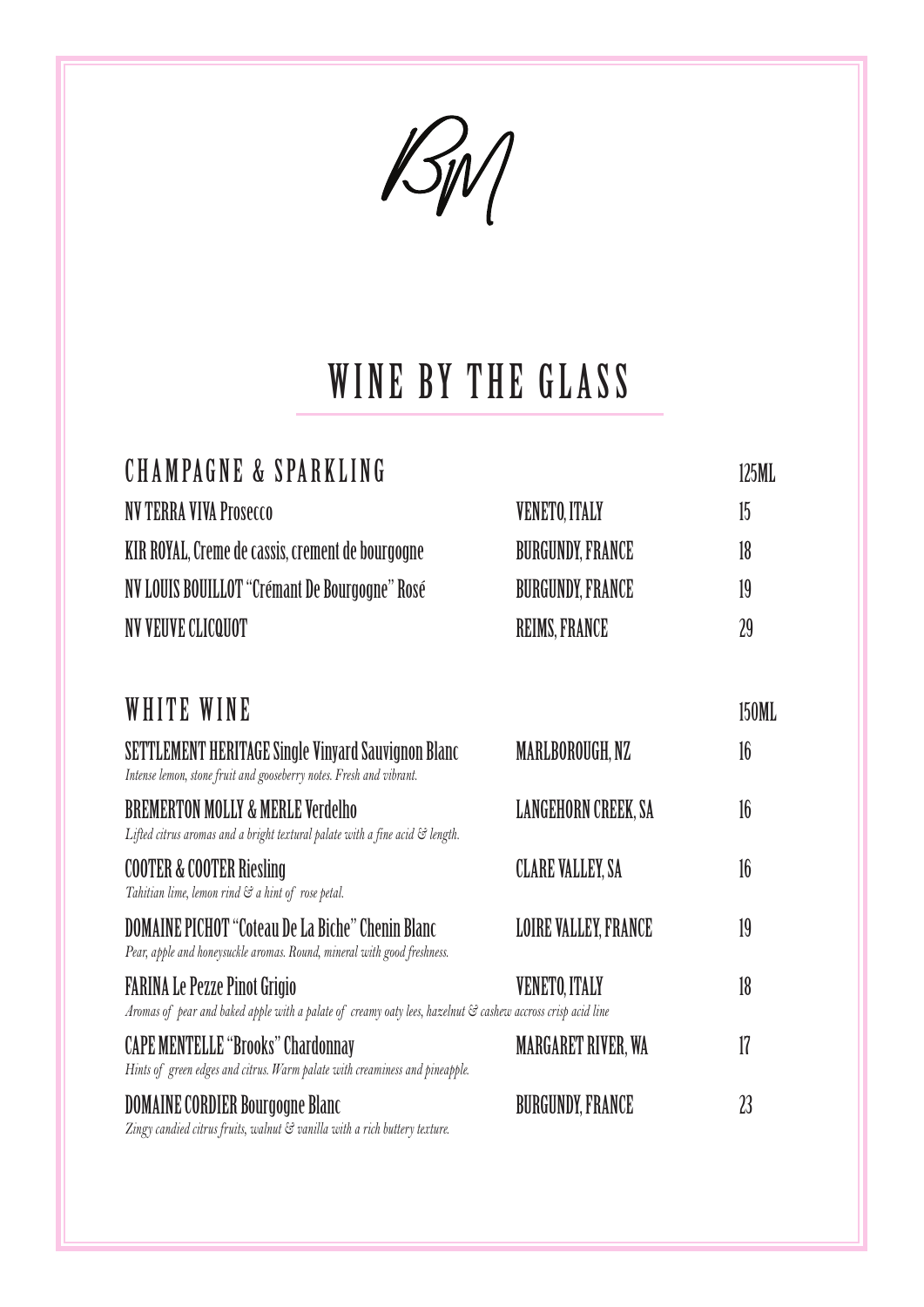$\mathcal{B}_{\mathcal{W}}$ 

| ROSÉ WINE                                                                                                                                                                                                                      |                         | <b>150ML</b> |
|--------------------------------------------------------------------------------------------------------------------------------------------------------------------------------------------------------------------------------|-------------------------|--------------|
| <b>BRETON</b><br>Dry and light, intense bouquet with peaches and berries.                                                                                                                                                      | <b>PROVENCE, FRANCE</b> | 17           |
| <b>CAPE MENTELLE</b><br>Bouquet of strawberry, watermelon & rose petal. Raspberries, strawberries & a hint of cranberry on the palate.<br>Medium weight with a juicy yet creamy balance of rose petal & green lime zest finish | MARGARET RIVER, WA      | 17           |
| RED WINE                                                                                                                                                                                                                       |                         | <b>150ML</b> |
| LA FICELLE Gamay, Pinot Noir (Chilled)<br>Cherry and raspberry notes, easy tannins. Fresh vin de soif.                                                                                                                         | ST PORCAIN FRANCE       | 17           |
| <b>MOORES HILL Pinot Noir</b><br>Cherry notes on the nose with savoury flavours, fine tannins & a spicy oak touch                                                                                                              | WEST TAMAR, TAS         | 19           |
| <b>CHANSON Pinot Noir</b><br>Ripe black cerries & spices. Complex & well-structuredwith elegant tannins                                                                                                                        | <b>BURGUNDY, FRANCE</b> | 23           |
| SAMUEL'S GORGE Grenache<br>Notes of fresh raspberry, cranberry & red currant weave with the perfumed scent of musk. Blood orange & cassia<br>bark round out the nose & flow through to the palate                              | MCLAREN VALE, SA        | 23           |
| PENNY'S HILL CRACKING BLACK Shiraz<br>Deep, dense with layers of rich, ripe red and black fruits, chocolate and touch of earth.                                                                                                | <b>MCLAREN VALE, SA</b> | 18           |
| JIM BARRY "The Atherley" Cabernet Sauvignon<br>Classic notes of cedar, blackcurrent & tobacco aromas.<br>Ripe & expressive with fresh cherry jam & ripe black berry fruit flavours & fine tannins                              | COONAWARRA, SA          | 17           |
| <b>CEDRE HERITAGE CAHORS Malbec</b><br>Dark berries & oak with a hint of choclate and new leather. Medium plus tannins with a balanced acidity                                                                                 | <b>BRU, FRANCE</b>      | 18           |
| DE' VASARI "Chianti Reserva"<br>Spicy red 7 blackcurrent aromas and palate with earth, spice and dried herbs note.<br>Medium bodied with chalky tannins and bright acidity                                                     | TUSCANY, ITALY          | 18           |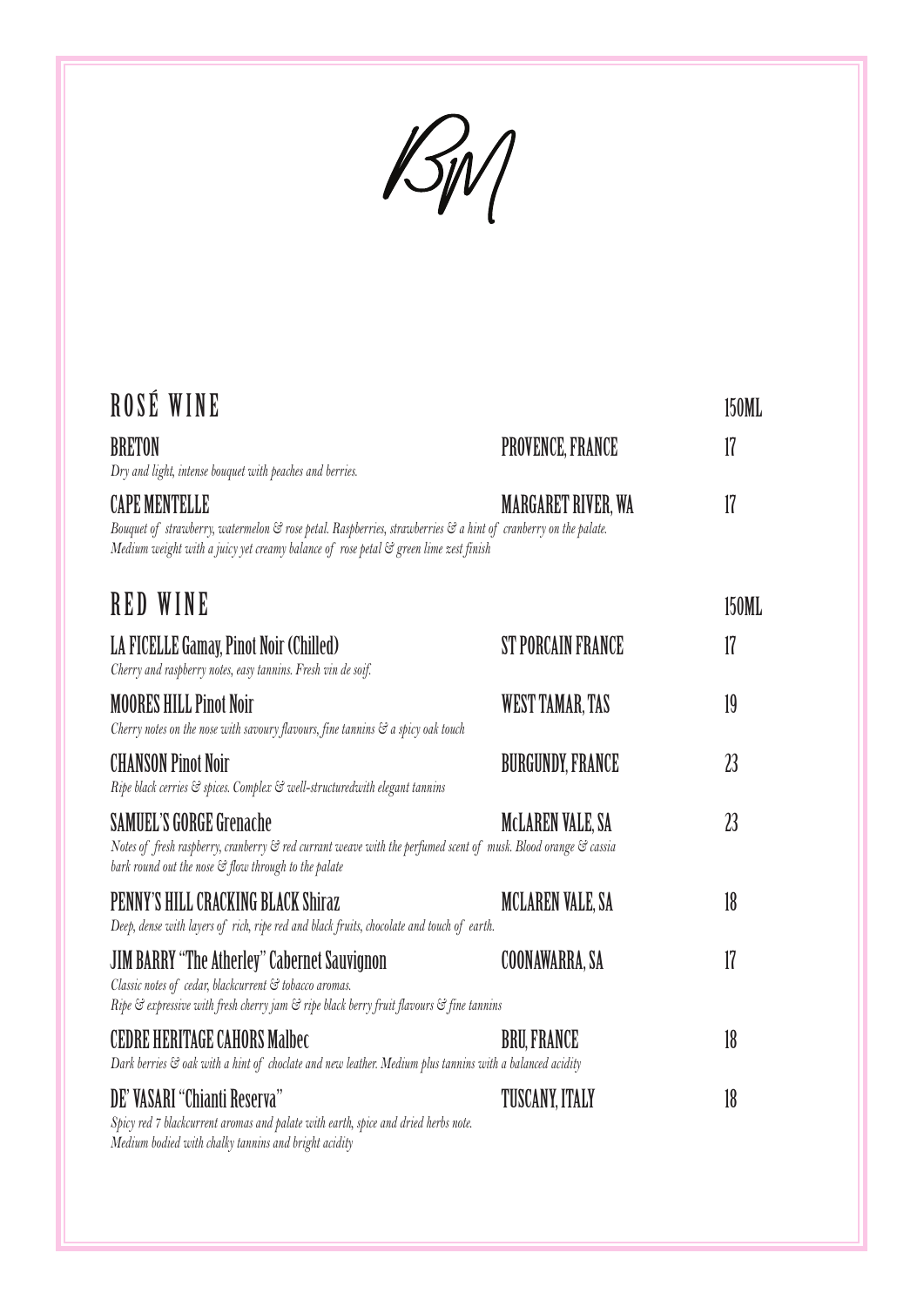$\mathcal{B}_{N}$ 

## PREMIUM BY CORAVIN - GLASS

| BY THE GLASS                                                                                                                                                                                                                                                 |                             |    |
|--------------------------------------------------------------------------------------------------------------------------------------------------------------------------------------------------------------------------------------------------------------|-----------------------------|----|
| 2016 CHANSON LES PREUSES CHABLIS GRAND CRU<br>Rich stone fruit giving apricot & peach on the palate, thick body & rich clove spices on the finish                                                                                                            | <b>BURGUNDY, FRANCE</b>     | 65 |
| 2016 TORBRECK "The Steading" GSM<br>Vibrant aromas of violet, star anise & spice. Dark fruits, black olive, savoury earth,<br>liquorice and Asian spice                                                                                                      | BAROSSA, SA                 |    |
| 2018 CHATEAU MONT-REDON Chateauneuf-Du-Pape<br>Mineral-tinged aromas of raspberry, cherry liqueur, garrigue & exotic spices. Penetrating red berry, bitter cherry &<br>spice cake flavours & a touch of candied lavender. Smooth, spicy & impressively long. | <b>RHONE VALLEY, FRANCE</b> |    |
| 2018 AUDREY WILKINSON "The Lake"<br>Floral, fresh fruit aromas lift with a tightly wound red and blue fruit core on the palate supported with subtle use of<br>French oak for structure and notes of dark spice for complexity                               | HUNTER VALLEY, NSW          |    |
| 2017 ROCKFORD "Rifle Range" Cabernet Sauvignon<br>B lueberries & casis with black olive, cedar, choc-mint, fennel, salted liquorice & undergrowth                                                                                                            | BAROSSA VALLEY, SA          |    |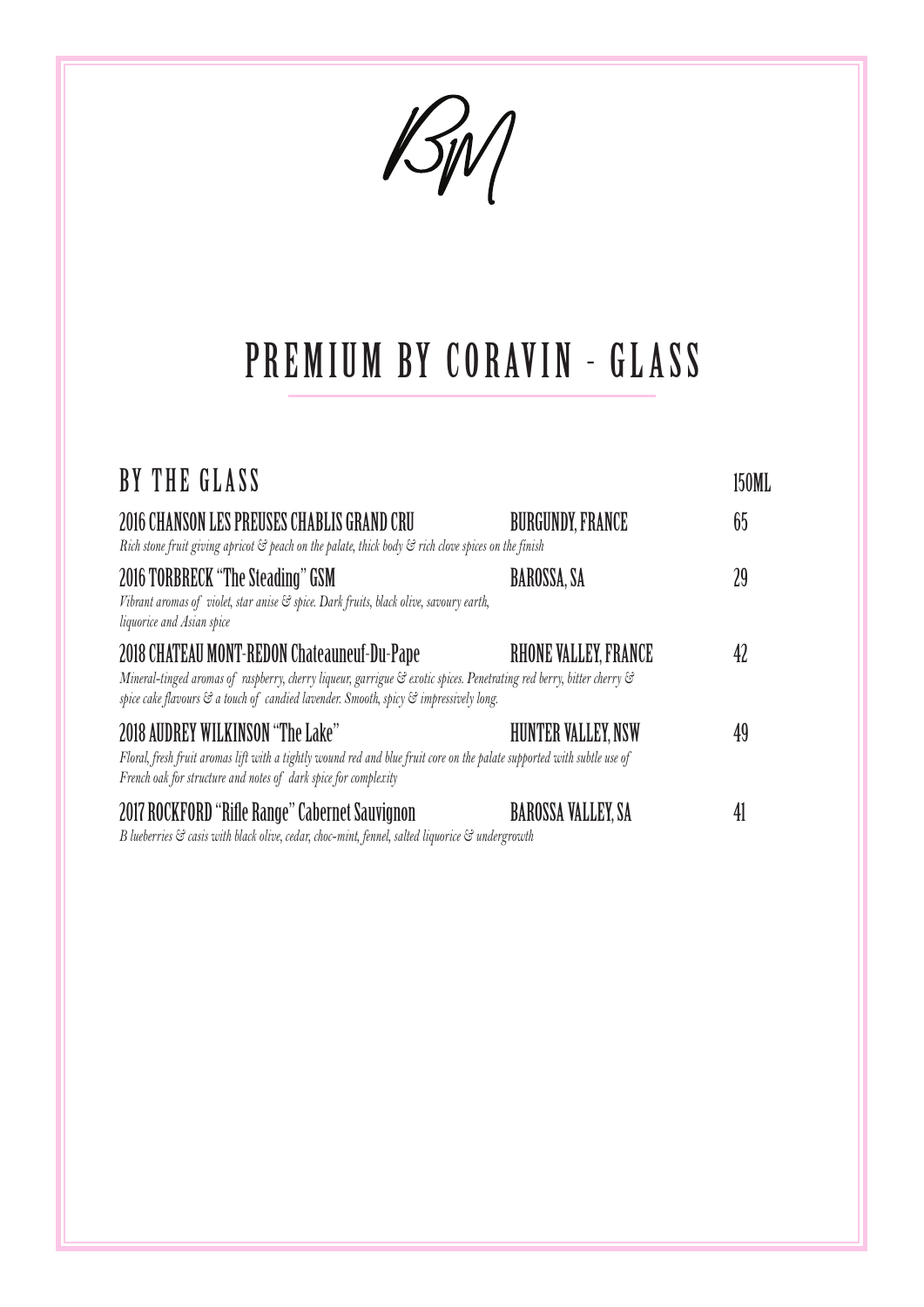

## **BOTTLE**

| <b>SPARKLING</b>                              |                           |     |
|-----------------------------------------------|---------------------------|-----|
| TERRA VIVA PROSECCO                           | <b>VENETO, ITALY</b>      | 75  |
| 2015 POOLES ROCK Blanc de Blanc               | ORANGE, NSW               | 89  |
| NV LOUIS BOUILLOT "Crémant De Bourgogne" Rosé | <b>BURGUNDY, FRANCE</b>   | 99  |
| ROCKFORD SPARKLING Shiraz (Disgorged 2018)    | <b>BAROSSA VALLEY, SA</b> | 190 |

| CHAMPAGNE                             |                        |         |
|---------------------------------------|------------------------|---------|
| NV GOSSET Rosé 375ML                  | <b>EPERNAY, FRANCE</b> | 155     |
| NV VEUVE CLICQUOT                     | <b>REIMS, FRANCE</b>   | 165     |
| <b>NV AYALA Brut Majeur</b>           | AY, FRANCE             | 169     |
| <b>NV BOLLINGER "Special Cuvee"</b>   | AY, FRANCE             | 189     |
| NV POL ROGER 375ML/750ML              | <b>EPERNAY, FRANCE</b> | 135/250 |
| 2012 VEUVE CLICQUOT                   | <b>REIMS, FRANCE</b>   | 295     |
| NV RUINART BLANC DE BLANC 375ML/750ML | REIMS, FRANCE          | 170/320 |
| 2010 DOM PERIGNON                     | <b>EPERNAY, FRANCE</b> | 595     |
| NY KRUG GRAND CUVEE                   | <b>REIMS, FRANCE</b>   | 695     |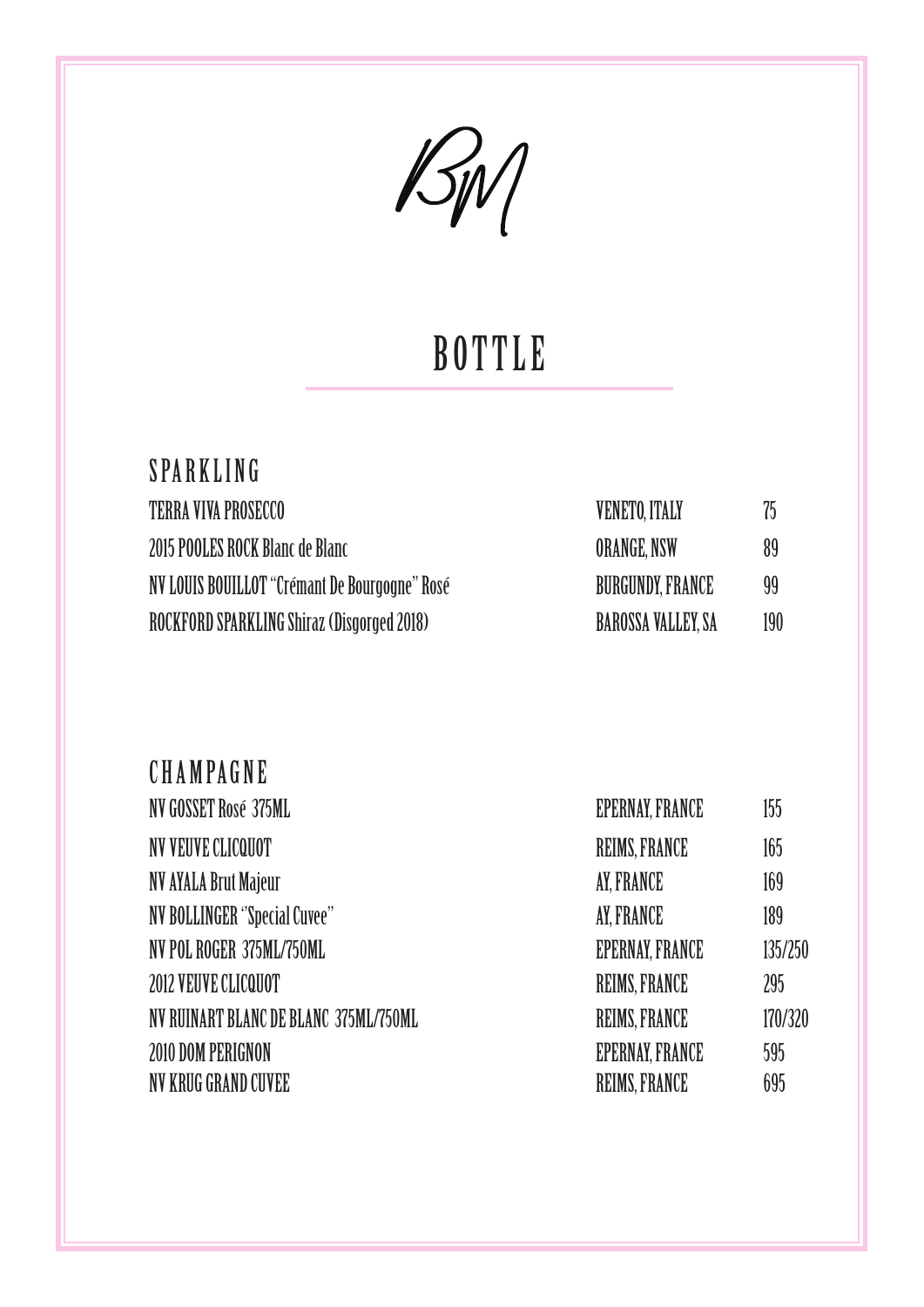$\mathcal{B}_{\mathcal{W}}$ 

### ROSÉ WINE 2019 CAPE MENTELLE 2019 BRETON 2020 BANDOL "LA SUFFRENE"

| <b>MARGARET RIVER, WA</b> | 75  |
|---------------------------|-----|
| PROVENCE, FRANCE          | 75  |
| PROVENCE, FRANCE          | 115 |

#### WHITE WINE

#### SAUVIGNON BLANC & SEMILLON

| 2020 THE YARD "Channybearup" Sauvignon Blanc            | PEMBERTON, WA               | 75  |
|---------------------------------------------------------|-----------------------------|-----|
| 2020 SETTLEMENT HERITAGE Single Vinyard Sauvignon Blanc | MARLBOROUGH, NZ             | 79  |
| <b>2020 TORBRECK "Woodcutters" Semillon</b>             | BAROSSA, SA                 | 79  |
| 2017 SERGE DAGUENEAU & FILLES Pouilly Fume              | <b>LOIRE VALLEY, FRANCE</b> | 125 |
| 2020 TERRE DE MAIMBREY "Reverdy" Sancerre               | <b>LOIRE VALLEY, FRANCE</b> | 135 |
| 2015 TYRRELL'S "VAT 1" Semillon                         | <b>HUNTER VALLEY, NSW</b>   | 185 |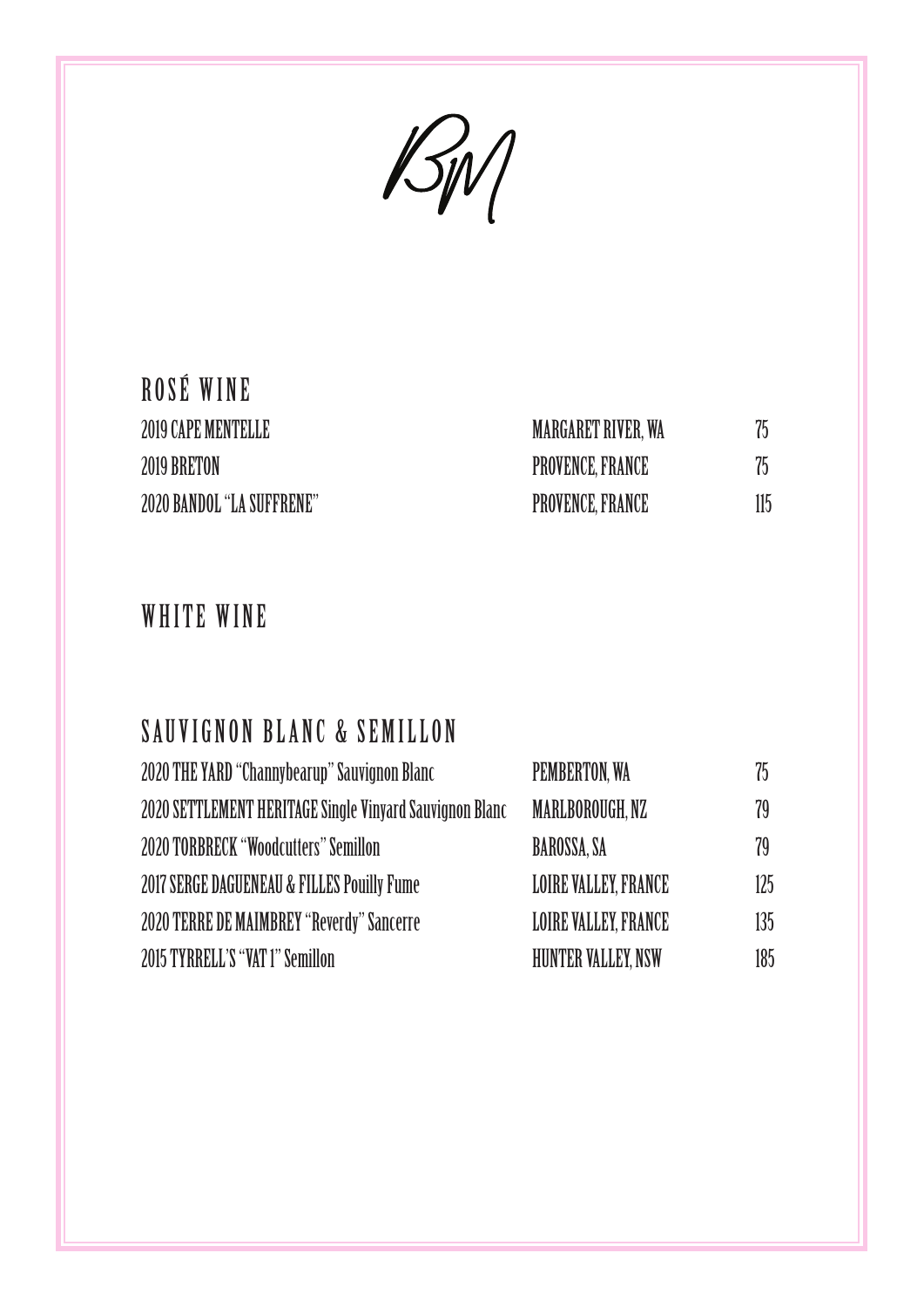$\mathcal{B}_{\mathcal{W}}$ 

### RIESLING

| 2021 TAPANAPPA                        | EDEN VALLEY, SA         | 78  |
|---------------------------------------|-------------------------|-----|
| 2021 COOTER & COOTER WATERVALE        | <b>CLARE VALLEY, SA</b> | 78  |
| 2019 PETER ZEMMER                     | ALTO ALDIGE, ITALY      | 110 |
| 2011 PEGASUS BAY "Aged Released"      | WAIPARA, NZ             | 120 |
| 2016 ALZINGER "Reserve"               | WACHAU, AUSTRIA         | 195 |
| 2018 ALZINGER REID STEINERTAL SMARAGD | WACHAU, AUSTRIA         | 215 |

### AROMATICS

| 2020 BREMERTON MOLLY & MERLE VERDELHO                  | <b>LANGEHORNE CREEK, SA</b> | 75  |
|--------------------------------------------------------|-----------------------------|-----|
| <b>2019 TYRRELL'S Gewurztraminer</b>                   | <b>HUNTER VALLEY, NSW</b>   | 79  |
| 2019 ESCARPMENT Pinot Gris                             | MARTINBOROUGH, NZ           | 79  |
| 2020 DOMAINE PICHOT "Coteau De La Biche" Chenin Blanc  | <b>LOIRE VALLEY, FRANCE</b> | 89  |
| 2020 FARINA Le Pezze Pinot Grigio                      | <b>VENETO, ITALY</b>        | 89  |
| 2019 DOMAINE AMIRAULT "Les Quarterons" Chenin Blanc    | <b>LOIRE VALLEY, FRANCE</b> | 100 |
| 2020 LE BATISTELLE DOC SOAVE CLASSICO                  | <b>VENETO, ITALY</b>        | 105 |
| 2016 YVES CUILLERON "Le Lombard" Marsanne              | SAINT JOSEPH, FRANCE        | 135 |
| 2013 DOMAINE BEAURENARD "Clos De Papillon" Savannieres | <b>LOIRE VALLEY, FRANCE</b> | 165 |
|                                                        |                             |     |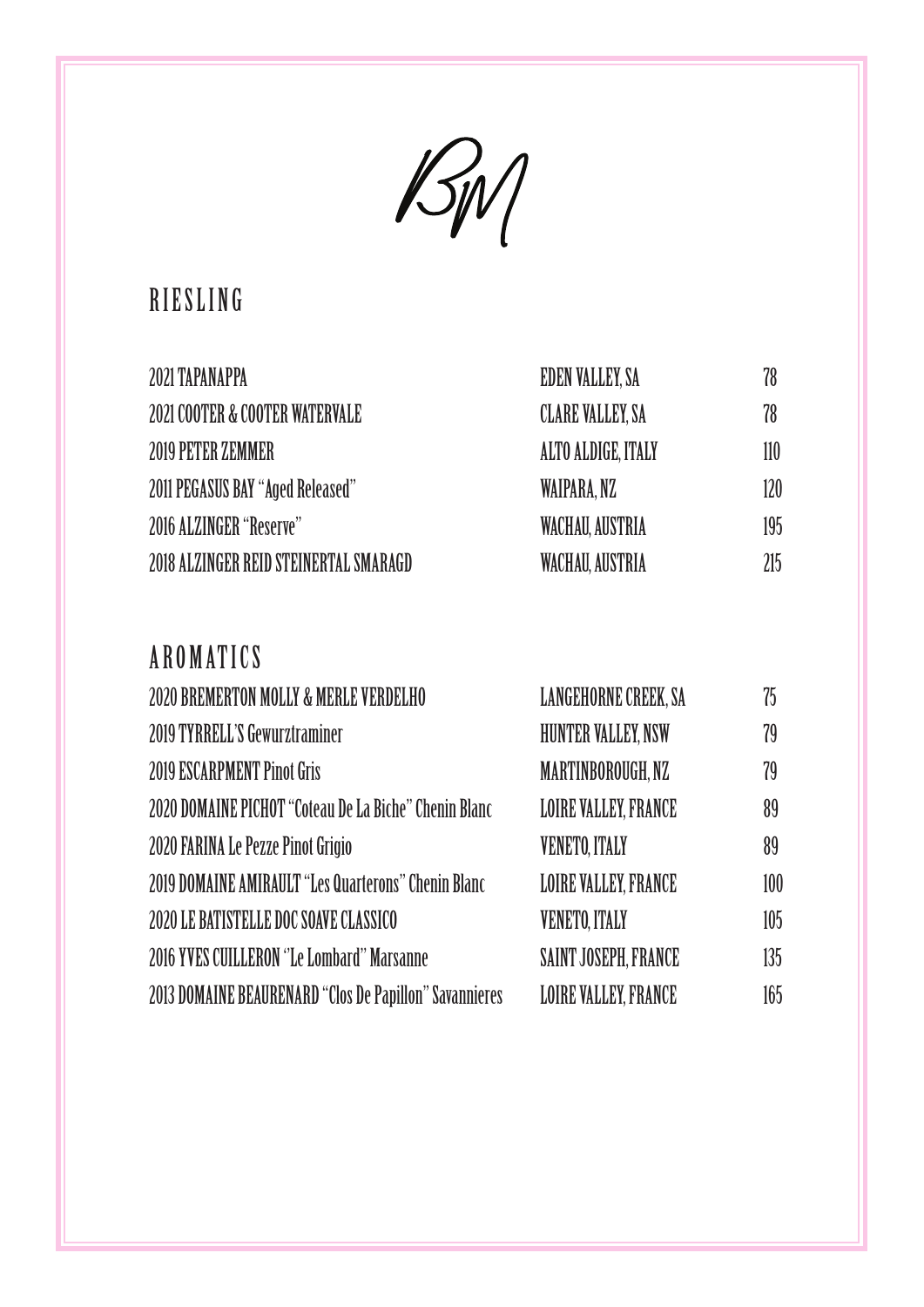$\mathcal{B}_{\mathcal{W}}$ 

### **CHARDONNAY**

| 2019 DOMAINE WILLIAM FEVRE Chablis (375ml)          | <b>CHABLIS, FRANCE</b>    | 75  |
|-----------------------------------------------------|---------------------------|-----|
| <b>2020 CAPE MENTELLE "Brooks"</b>                  | <b>MARGARET RIVER, WA</b> | 79  |
| <b>2018 MUDDY WATER Organic</b>                     | WAIPARA, NZ               | 94  |
| 2018 MOILLARD GRIVOT "Saint Veran" Bourgogne Blanc  | <b>BURGUNDY, FRANCE</b>   | 95  |
| <b>2018 AUSTIN'S RESERVE</b>                        | GEELONG, VIC              | 99  |
| <b>2019 ROBERT OATLEY "Finisterre"</b>              | <b>MARGARET TIVER, WA</b> | 110 |
| 2019 DOMAINE CORDIER Bourgogne Blanc                | <b>BURGUNDY, FRANCE</b>   | 115 |
| 2016 HEGGIES "Reserve"                              | <b>EDEN VALLEY, SA</b>    | 120 |
| 2019 TE MATA "Elston"                               | <b>HAWKES BAY, NZ</b>     | 125 |
| <b>2015 BELLWETHER</b>                              | <b>TAMAR VALLEY, TAS</b>  | 135 |
| <b>2019 GAUTHERON Chablis</b>                       | <b>BURGUNDY, FRANCE</b>   | 135 |
| 2019 NOVUM                                          | MARLBOROUGH, NZ           | 140 |
| 2016 CURLY FLAT                                     | <b>MACEDON RANGES</b>     | 140 |
| 2018 GEMBROOK HILL                                  | YARRA VALLEY, VIC         | 145 |
| 2019 VIE DI ROMANS                                  | FRIULI, ITALY             | 149 |
| 2019 ALAIN GEOFFROY "Signature" Premier Cru Chablis | <b>BURGUNDY, FRANCE</b>   | 195 |
| 2020 PIERRO                                         | <b>MARGARET RIVER, WA</b> | 220 |
| 2017 MOILLARD-GRIVOT CHASSAGNE MONTRACHET 1ER CRU   | <b>BURGUNDY, FRANCE</b>   | 295 |
| 2016 DOMAINE CHANSON LES PREUSSES GRAND CRU         | <b>BURGUNDY, FRANCE</b>   | 325 |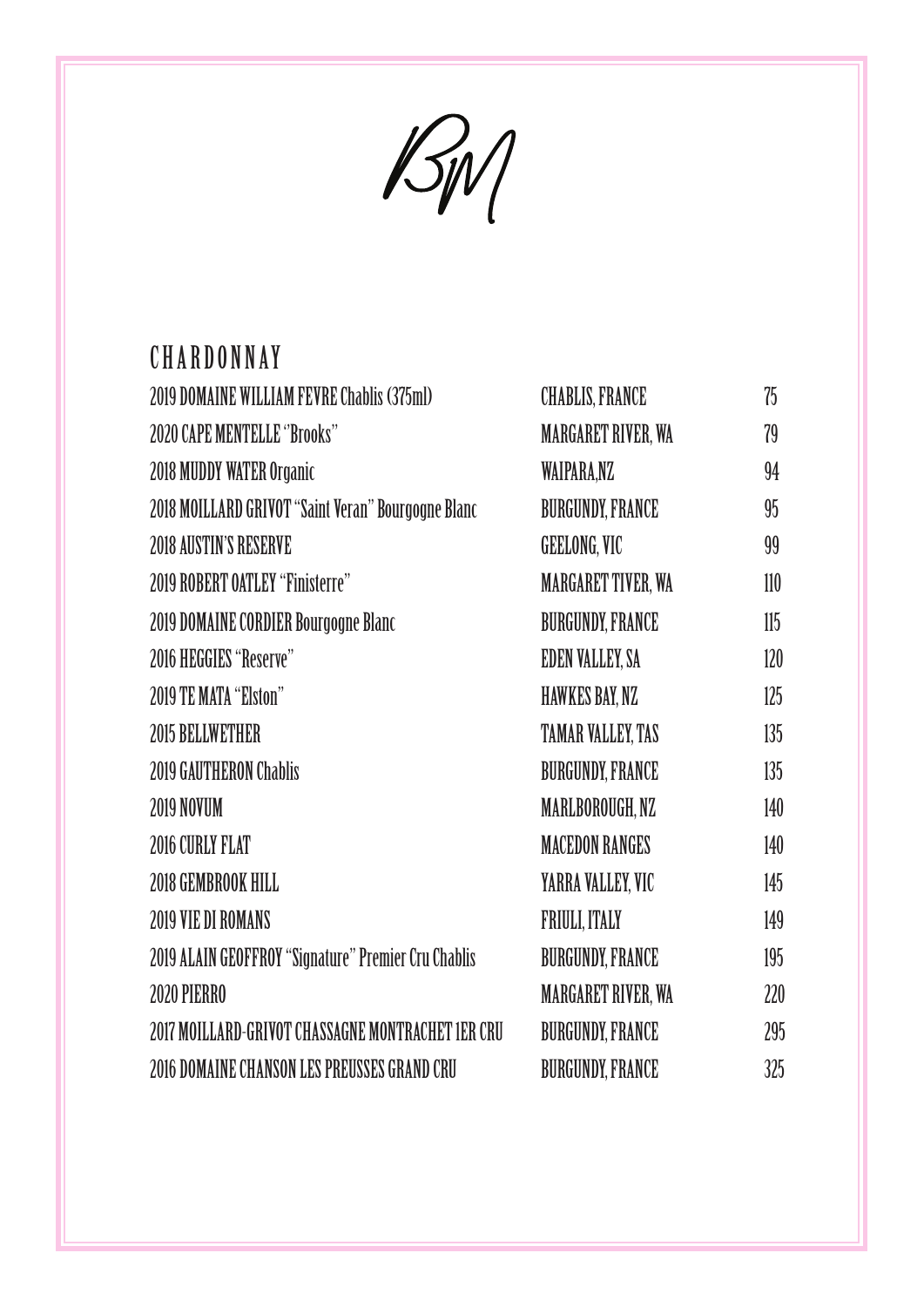$\mathcal{B}_{\mathcal{W}}$ 

| ι<br>PINOT NOIR & GAMAY                                   |                            |        |
|-----------------------------------------------------------|----------------------------|--------|
| 2020 LA FICELLE Gamay (Chilled)                           | ST PORCAIN, FRANCE         | 79     |
| 2020 MOORES HILL Pinot Noir                               | <b>WEST TAMAR, TAS</b>     | 85     |
| 2020 DOMAINE CHANSON                                      | <b>BURGUNDY, FRANCE</b>    | 110    |
| 2018 GRASSHOPPER ROCK                                     | CENTRAL OTAGO, NZ          | 125    |
| 2018 ESCARPMENT                                           | MARTINBOROUGH, NZ          | 135    |
| 2018 DOMAINE ARLAUD "OKA" Morey-St-Denis                  | <b>BURGUNDY, FRANCE</b>    | 140    |
| 2019 NOVUM                                                | MARLBOROUGH, NZ            | 140    |
| 2017 CURLY FLAT 375ml(2016)/750ml                         | <b>MACEDON RANGES, VIC</b> | 95/155 |
| 2019 HURLEY "Lodestone"                                   | MORNIGTON PENINSULA, VIC   | 165    |
| 2018 GEMBROOK HILL                                        | YARRA VALLEY, VIC          | 170    |
| 2016 DOMAINE CHANSON Beaune Teurons 1er Cru               | <b>BURGUNDY, FRANCE</b>    | 245    |
| 2018 DOMAINE ARLAUD "Aux Cheseaux" 1er Cru Morey-St-Denis | <b>BURGUNDY, FRANCE</b>    | 315    |
| 2011 DOMAINE CHANSON Clos des Feves Monopole 1er Cru      | <b>BURGUNDY, FRANCE</b>    | 325    |
| OTHER VARIETALS                                           |                            |        |
| <b>2018 CEDRE HERITAGE Malbec</b>                         | <b>CAHORS, FRANCE</b>      | 85     |
| 2015 DE' VASARI "Chianti Reserva"                         | TUSCANY, ITALY             | 90     |
| 2019 POGGIO AL SOLE "Chianti Classico" Sangiovese         | TUSCANY, ITALY             | 110    |
| <b>2012 CONDE VALDEMAR "Reserva"</b>                      | RIOJA ALAVESA, SPAIN       | 110    |
| 2016 LA CALCINARA ROSSO CONERO RISERVA Montepulciano      | MARCHE, ITALY              | 125    |
| 2016 MAURO MOLINO "Bricco Luciani" Barolo                 | PIEDMONT, ITALY            | 295    |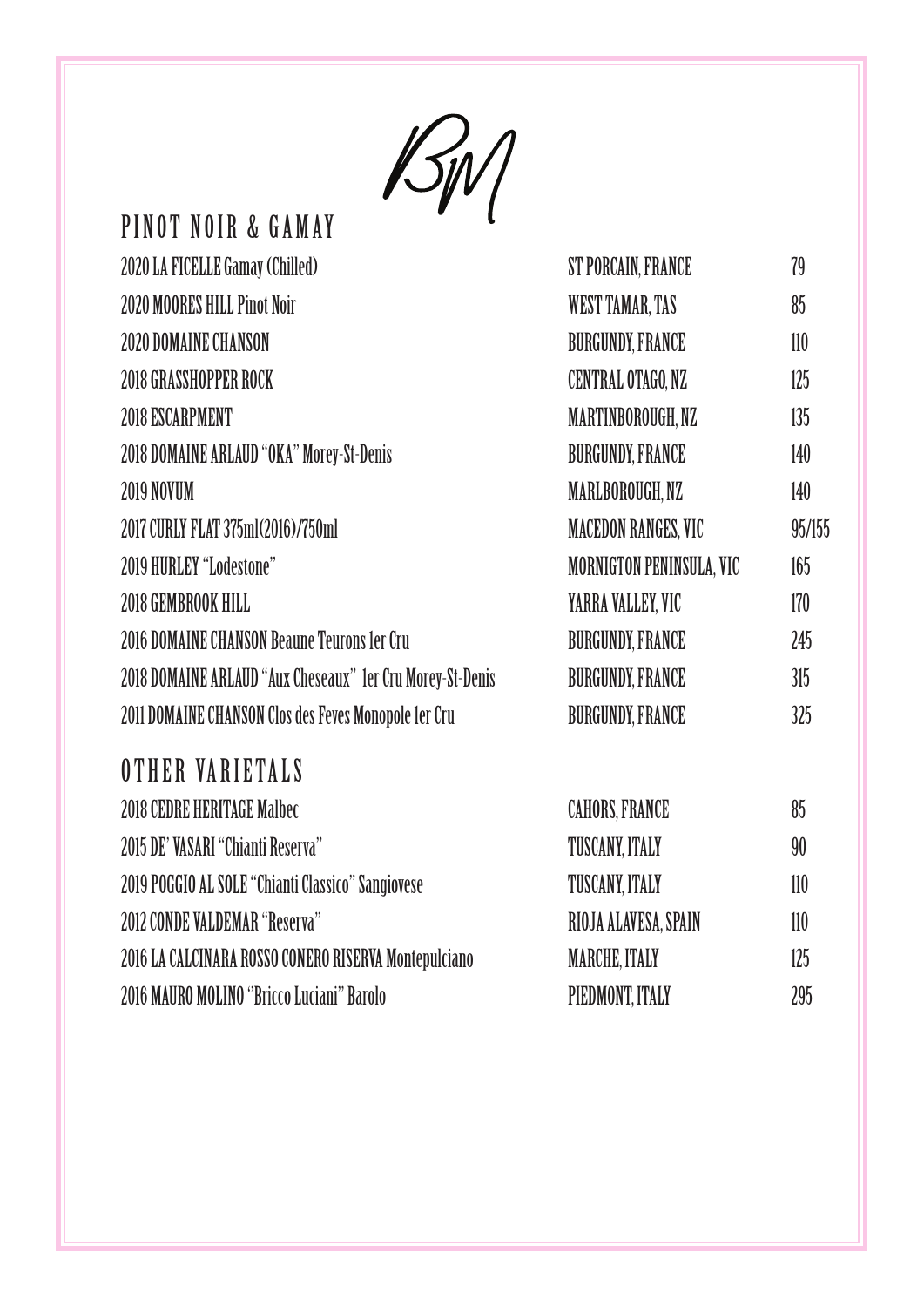

### GRENACHE & BLENDS

| 2020 RUSDEN "DRIFTSANDS" GSM                                    | BAROSSA, SA                 | 79  |
|-----------------------------------------------------------------|-----------------------------|-----|
| 2019 DOMAINE DE BEAURENARD Cotes Du Rhone                       | RHONE VALLEY, FRANCE        | 95  |
| 2018 MARRENON ORCA Grenache, Syrah                              | <b>RHONE VALLEY, FRANCE</b> | 105 |
| 2014 CHATEAU DE LASCAUX " Pic Saint-Loup Carra" Grenache, Syrah | <b>LANGUEDOC, FRANCE</b>    | 110 |
| 2020 SAMUEL'S GORGE Grenache                                    | <b>MCLAREN VALE, SA</b>     | 115 |
| 2017 ROCKFORD "Moppa Springs" Grenache, Shiraz, Mataro          | <b>BAROSSA VALLEY, SA</b>   | 115 |
| 2018 CHATEAU MONT-REDON Chateauneuf-Du-Pape                     | RHONE VALLEY, FRANCE        | 195 |
| 2016 TORBRECK "The Steading" GSM (Magnum 1.5ltre)               | BAROSSA, SA                 | 270 |

#### SHIRAZ

| 2018 PENNY'S HILL CRACKING BLACK        | <b>MCLAREN VALE, SA</b>     | 79  |
|-----------------------------------------|-----------------------------|-----|
| 2019 KEITH TULLOCH                      | <b>HUNTER VALLEY, NSW</b>   | 89  |
| 2015 GLENFION Syrah                     | <b>CANYONLEIGH, NSW</b>     | 95  |
| 2016 TERRE A TERRE                      | <b>WRATTONBULLY, SA</b>     | 110 |
| <b>2019 LEEUWIN ESTATE "Art Series"</b> | <b>MARGARET RIVER</b>       | 125 |
| 2019 TIMO MAYER                         | YARRA VALLEY, VIC           | 145 |
| <b>2014 GEOFF MERRILL "Reserve"</b>     | <b>MCLAREN VALE, SA</b>     | 165 |
| 2018 LANGMEIL "Orphan Bank"             | BAROSSA, SA                 | 165 |
| 2012 GARDAREM MARENNON Syrah, Grenache  | <b>RHONE VALLEY, FRANCE</b> | 185 |
| 2018 AUDREY WILKINSON "The Lake"        | <b>HUNTER VALLEY, NSW</b>   | 195 |
| <b>2019 HENTLEY FARM "The Beast"</b>    | <b>BAROSSA VALLEY, SA</b>   | 195 |
| <b>2018 ROCKFORD "Basket Press"</b>     | <b>BAROSSA VALLEY, SA</b>   | 265 |
| 2016 DOMAINE DE LA GRANGE DES PERES     | <b>LANGUEDOC, FRANCE</b>    | 395 |
| 2005 PENFOLDS "Magill Estate"           | <b>ADELAIDE, SA</b>         | 550 |
|                                         |                             |     |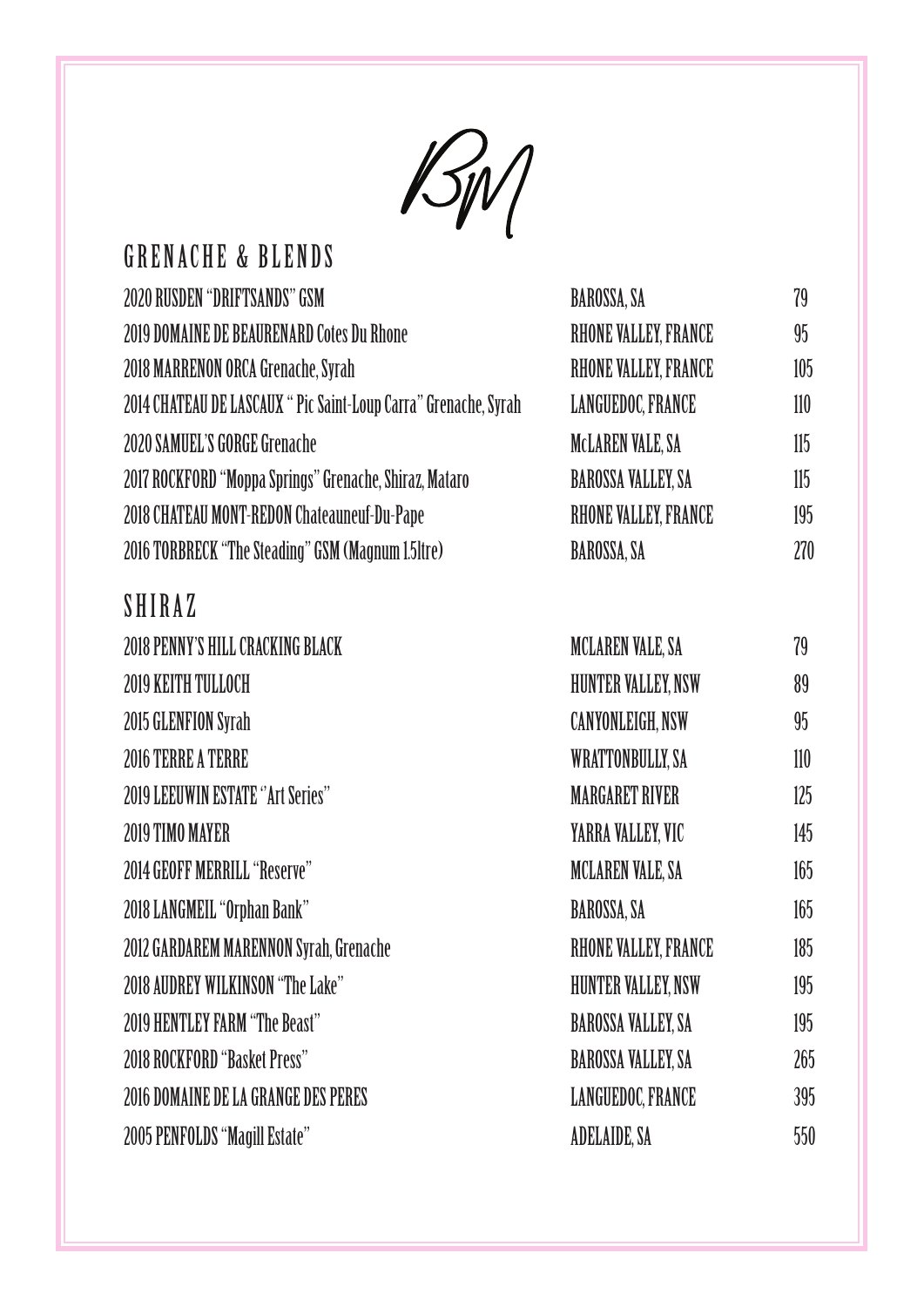$\mathcal{B}_{\mathcal{W}}$ 

### CABERNET, BORDEAUX AND BLENDS

| <b>2018 JIM BARRY "The Atherley" Cabernet Sauvignon</b>    | COONAWARRA, SA              | 75  |
|------------------------------------------------------------|-----------------------------|-----|
| 2019 BREMERTON TEMPERANILLO GRACIANO                       | <b>LANGEHORNE CREEK, SA</b> | 85  |
| <b>2018 CHATEAU DE BERGEY FRONSAC</b>                      | <b>BORDEAUX, FRANCE</b>     | 95  |
| 2016 GRAVES CHATEAU JANICO                                 | <b>BORDEAUX, FRANCE</b>     | 95  |
| <b>2018 ROBERT OATLEY "Finisterre"</b>                     | <b>MARGARET RIVER, WA</b>   | 110 |
| 2016 TWINWOODS ESTATE "Optivus" Cabernet Sauvignon         | <b>MARAGARET RIVER, WA</b>  | 115 |
| <b>2012 CHATEAU LA LOUDENNE "Cru Bourgeois"</b>            | <b>BORDEAUX, FRANCE</b>     | 135 |
| 2018 CROZES HERMITAGES DOMAINE DES COMBAT                  | <b>BORDEAUX, FRANCE</b>     | 155 |
| 2017 LA CROIX SAINT-CHRISTOPHE Saint Emilion Grand Cru     | <b>BORDEAUX, FRANCE</b>     | 185 |
| 2017 ROCKFORD "Rifle Range" Cabernet Sauvignon             | <b>BAROSSA VALLEY, SA</b>   | 185 |
| 2015 CHATEAU ST GEORGES Saint-Emilion                      | <b>BORDEAUX, FRANCE</b>     | 185 |
| 2016 TAPANAPPA WHALEBONE Merlot Cabernet Franc             | <b>WRATTONBULLY, SA</b>     | 195 |
| 2018 MOSS WOOD Cabernet Sauvignon                          | <b>MARGARET RIVER, WA</b>   | 230 |
| 2017 BRIO DE CONTENAC BROWN MARGAUX                        | <b>BORDEAUX, FRANCE</b>     | 275 |
| 2006 TAPANAPPA WHALEBONE VINEYARD Cabernet Shiraz (MAGNUM) | <b>WRATTONBULLY, SA</b>     | 445 |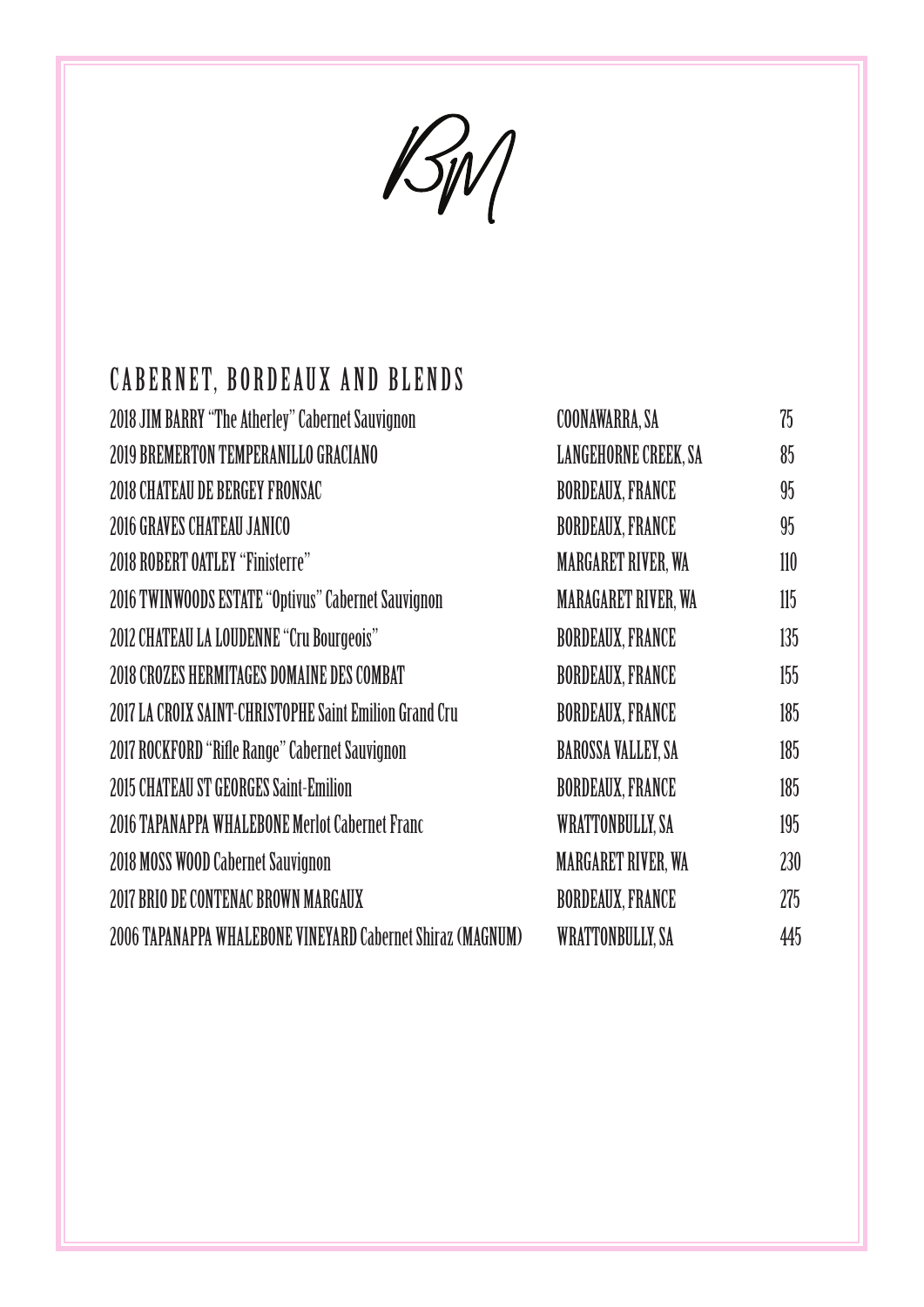$\mathcal{B}_{W}$ 

| DESERT WINES                                  |                             |        |
|-----------------------------------------------|-----------------------------|--------|
| <b>2020 ELDERTON Golden Semillon</b>          | <b>BAROSSA VALLEY, SA</b>   | 13/75  |
| 2018 BEAUMARD "Coteaux du Layon" Chenin Blanc | <b>LOIRE VALLEY, FRANCE</b> | 13/75  |
| <b>NV RIESLING FREAK No. 7</b>                | <b>CLARE VALLEY, SA</b>     | 13/75  |
| 2017 CHATEAU FILHOT Sauternes 375ml           | <b>SAUTERNE, FRANCE</b>     | 120    |
| 2015 CHATEAU COUTET 1ER CRU CLASSE 375ml      | <b>BARSAC, FRANCE</b>       | 165    |
| 2007 CHATEAU RIEUSSEC GRAND CRU 750ml         | <b>SAUTERNE, FRANCE</b>     | 295    |
| FORTIFIED                                     |                             |        |
| <b>GALAWAY PIPE "Grand Tawny" Port 12YO</b>   | <b>BAROSSA VALLEY, SA</b>   | 14/149 |
| <b>PENFOLDS "Grand Father" Port 20YO</b>      | <b>BAROSSA VALLEY, SA</b>   | 25/265 |
| <b>SHERRY</b>                                 |                             |        |
| <b>VALDESPINO Pedro Ximenez</b>               | <b>JEREZ, SPAIN</b>         | 18/145 |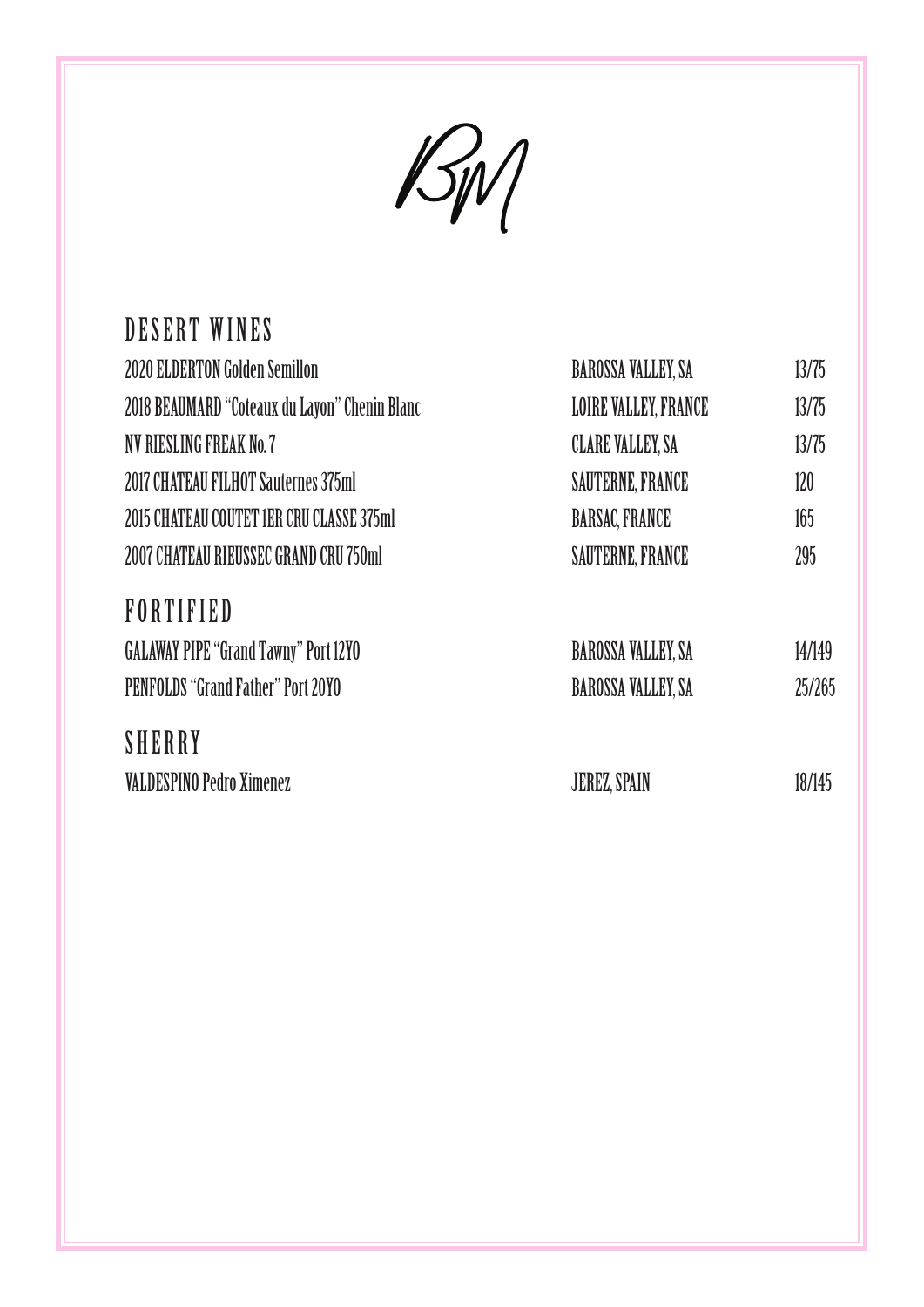/SW/

GIN & TONIC *Your choice of gin served with premium Fever Tree Tonic and Garnishes*

#### **SAVOURY**

Elephant Gin*, Apple, Germany* \$17 Manly Spirit Dry Gin, *Basil, Olive, Sydney* \$14 Ink Gin, *Lime Wheel, Northern Rivers* \$15 Hendrick's, *Cucumber, Scotland* \$15 West Winds Broadside, *Basil, Olive, Western Australia* \$16 West Winds Cutlass, *Basil, Olive, Western Australia* \$14 Dasher & Fisher Meadow, *Basil, Olive, Tasmania* \$17 Citadelle, *Grapefruit, Basil, France* \$14 Ableforth's Bathtub, *Basil, Thyme, United Kingdom* \$17 Blind Tiger, *Lavender, Rosemary, South-Eastern Australia* \$14 Gin Mare, *Olive, Basil, Spain* \$15

#### **DRY**

Archie Rose Dry Gin, *Rhubarb Bitters, Juniper, Apple, Australia* \$14 Tanqueray London Dry, *Lime, Lemon Wheel, United Kingdom* \$12 Four Pillars Rare Dry Gin, *Orange Wheel, Lemon Wheel, Yarra Valley* \$14 Malfy Gin, Juniper, *Lime Wheel, Lemon Wheel, Italy* \$14 The Original Bombay Sapphire Dry, *Lemon Wheel, United Kingdom* \$13 Poor Toms Dry, *Strawberry, Lime Wheel, Sydney* \$14 Brookie's Byron Dry, *Grapefruit, Cloves, Australia* \$14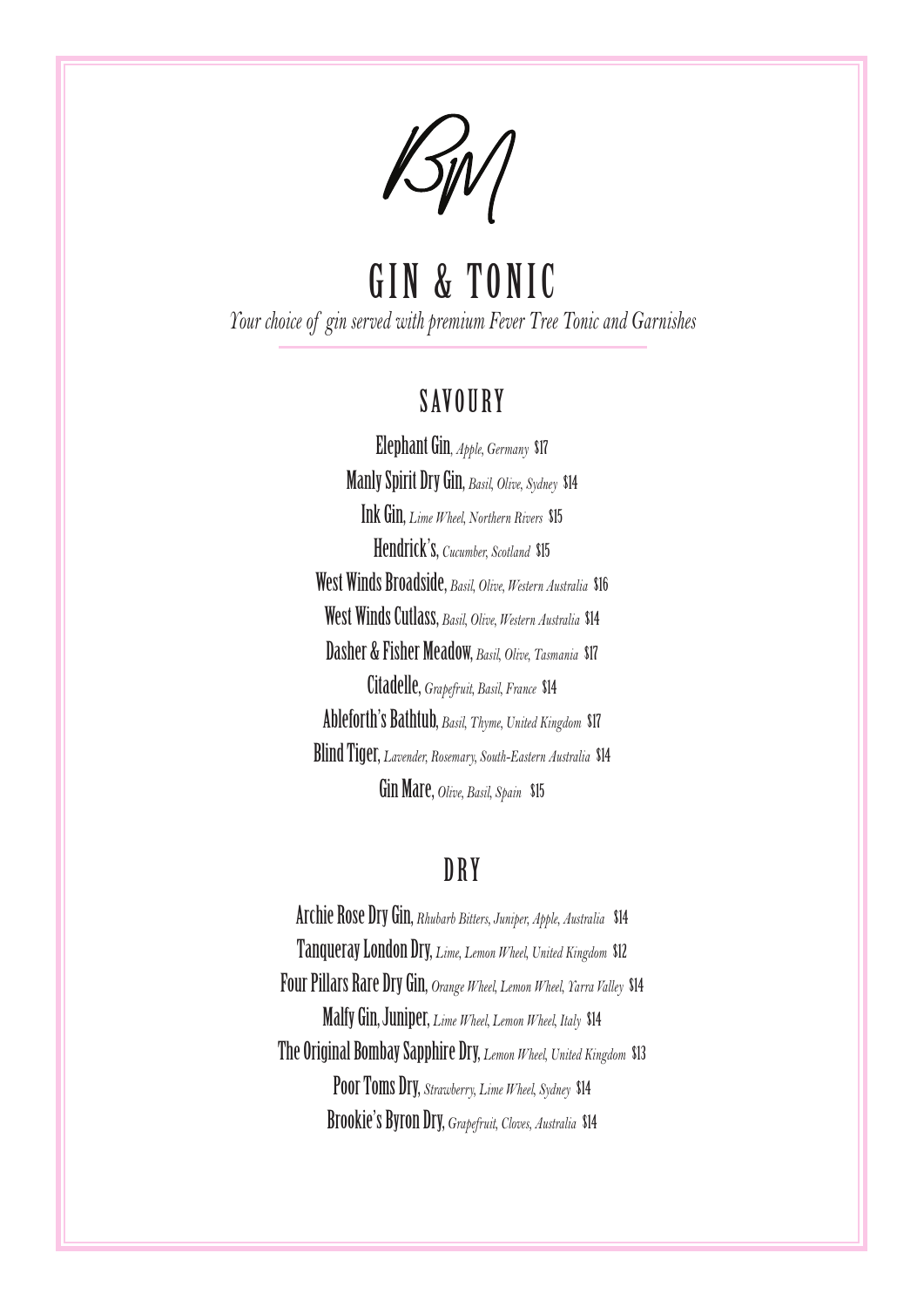$\mathbb{Z}/\mathbb{Z}/\mathbb{Z}/\mathbb{Z}/\mathbb{Z}/\mathbb{Z}/\mathbb{Z}/\mathbb{Z}/\mathbb{Z}/\mathbb{Z}/\mathbb{Z}/\mathbb{Z}/\mathbb{Z}/\mathbb{Z}/\mathbb{Z}/\mathbb{Z}/\mathbb{Z}/\mathbb{Z}/\mathbb{Z}/\mathbb{Z}/\mathbb{Z}/\mathbb{Z}/\mathbb{Z}/\mathbb{Z}/\mathbb{Z}/\mathbb{Z}/\mathbb{Z}/\mathbb{Z}/\mathbb{Z}/\mathbb{Z}/\mathbb{Z}/\mathbb{Z}/\mathbb{Z}/\mathbb{Z}/\mathbb{Z}/\mathbb{Z}/\mathbb{$ 

#### **CITRUS**

Green Ant, *Lime, South Australia* \$16 Tanqueray No10*, Grapefruit, United Kingdom* \$15 Manly Spirit Citrus Gin, *Lemon Wheel, Sydney* \$14 West Winds Sabre, *Lemon Wheel, Lime Wheel, Western Australia* \$13 Jinzu Gin, *Lavender, Lime Wheel, Scotland* \$14 Drumshanbo, *Grapefruit Peels, Orange Wheel, Ireland* \$15 Malfy con Limone, *Lemon Wheel, Pepper, Italy* \$14

#### FRUITY

Tanqueray Seville, *Orange Wheel, United Kingdom* \$13 Four Pillars Bloody Shiraz*, Orange Wheel, Yarra Valley* \$16 Wolf Lane Tropical Gin, *Grapefruit, Lime, Cairns* \$18 Wolf Lane Davidson Plum, *Grapefruit, Lime, Cairns* \$18 Poor Toms Strawberry, *Strawberry, Sydney* \$14 Hayman's Sloe Gin, *Strawberry, United Kingdom* \$14 78° Sunset Gin, *Rhubarb Bitter, Apple, South Australia* \$14 Edinburg Rhubarb, *Lemon Wheel , Lime Wheel, Scotland* \$14 Tanglin, *Grapefruit, Singapore* \$14 Nosferatu, *Grapefruit, Rosemary, Melbourne* \$14

#### BOTANICAL

Monkey 47, *Apple, Thyme, Germany* \$14 The Botanist, *Grapefruit, Rosemary, United Kingdom* \$16 Roku, *Cardamum, Lemon Peel, Japan* \$15 St George, *Lavender, Thyme, California* \$15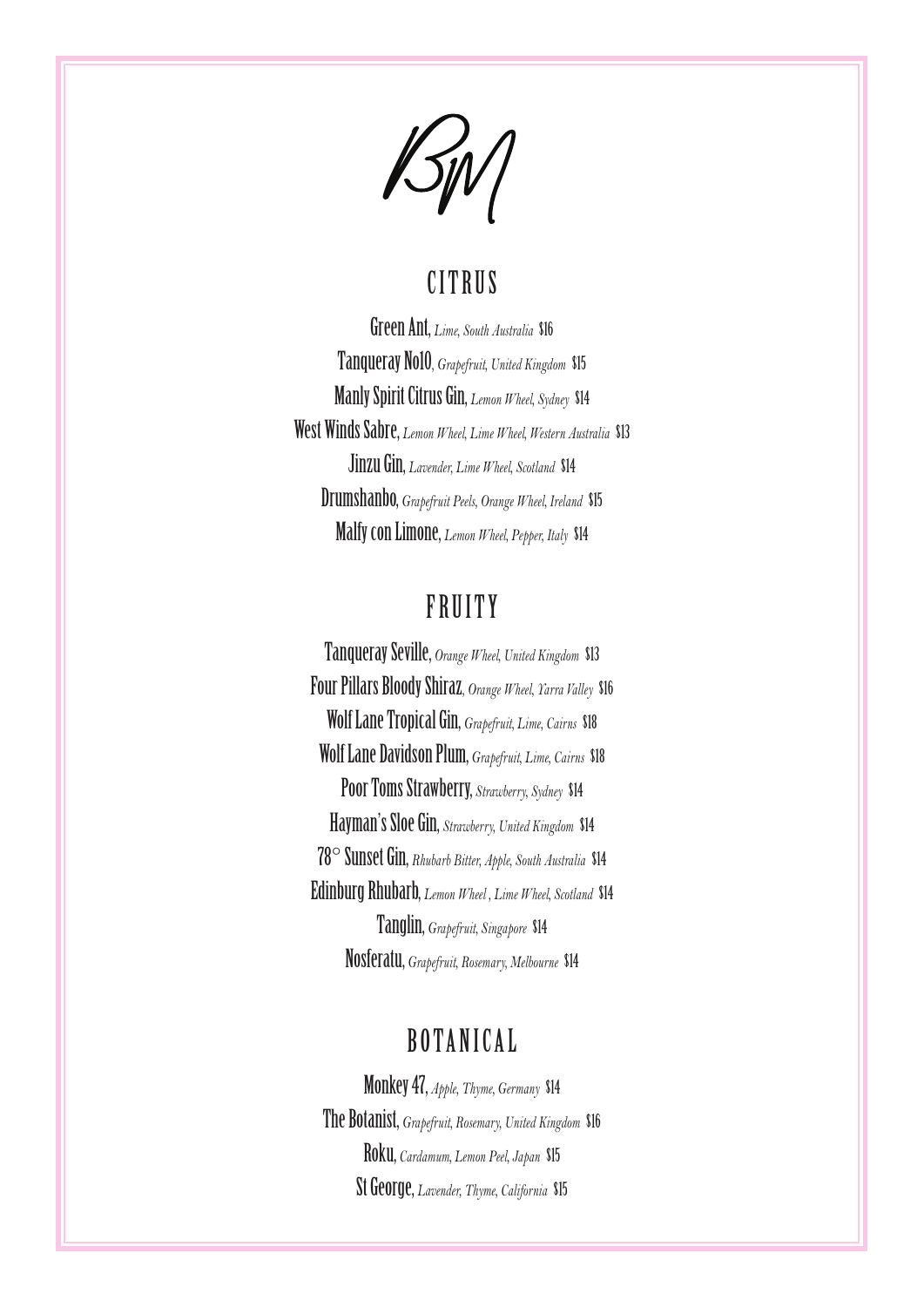BM

## WHISKY

### LOWLAND WHISKY

Auchentoshan 12 Year Old *Dalmuir* \$12 Auchentoshan Blood Oak *Dalmuir* \$24 Glenkinchie Distillers Edition *East Lothian* \$21

### HIGHLAND WHISKY

Glenmorangie Original *Tain* \$12 Glenmorangie 'Quinta Ruban' *Tain* \$22 Oban 14 Year Old *Oban* \$17

#### SPEYSIDE WHISKEY

The Macallan 12 Year Old Fine Oak *Moray* \$18 Glenfiddich 12 Year Old *Dufftown* \$16 Aberlour A'bunadh *Banffshire* \$19 Balvenie 12 Year Old Doublewood *Dufftown* \$15 Balvenie 'Caribbean Cask' *Dufftown* \$24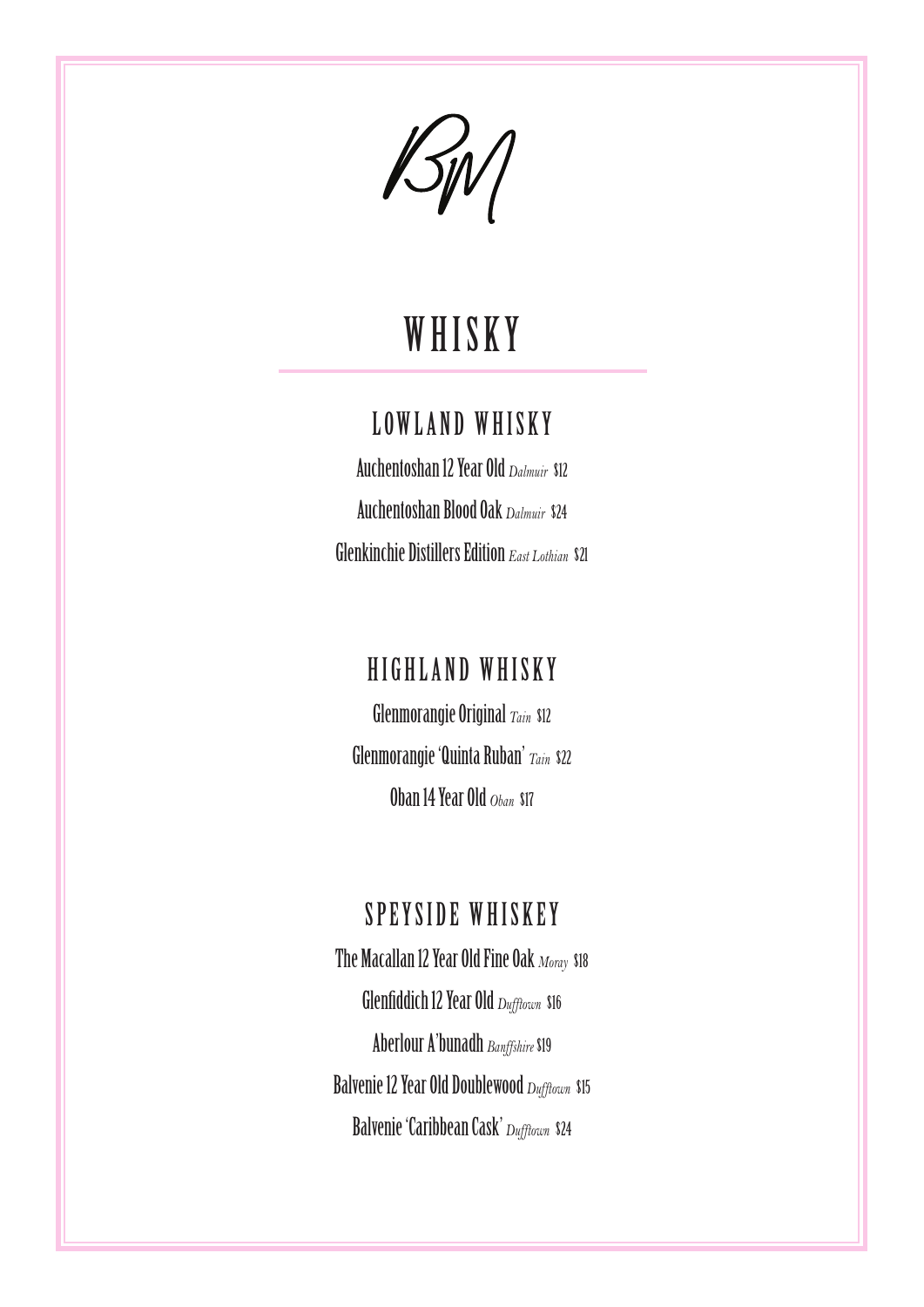$\mathscr{B}_{\mathscr{W}}$ 

#### ISLAY WHISKY

Lagavulin 16 Year Old *Port Ellen* \$19 Bruichladdich Laddie Classic *Rhinns* \$14 Bowmore 12 Year Old *Isle of Islay* \$15 Lagavulin 8 Year Old *Scotland* \$16 Laphroaig Quarter Cask *Scotland* \$21

#### AUSTRALIAN WHISKY

Lark Classic Cask *Hobart* \$36 Hellyer's Road Original *Hobart* \$14 Hellyer's Road Slightly peated *Hobart* \$20

### JAPANESE WHISKY

Kurayoshi Sherry Cask *Tottori* \$18 Kurayoshi 18 Year Old *Tottori* \$65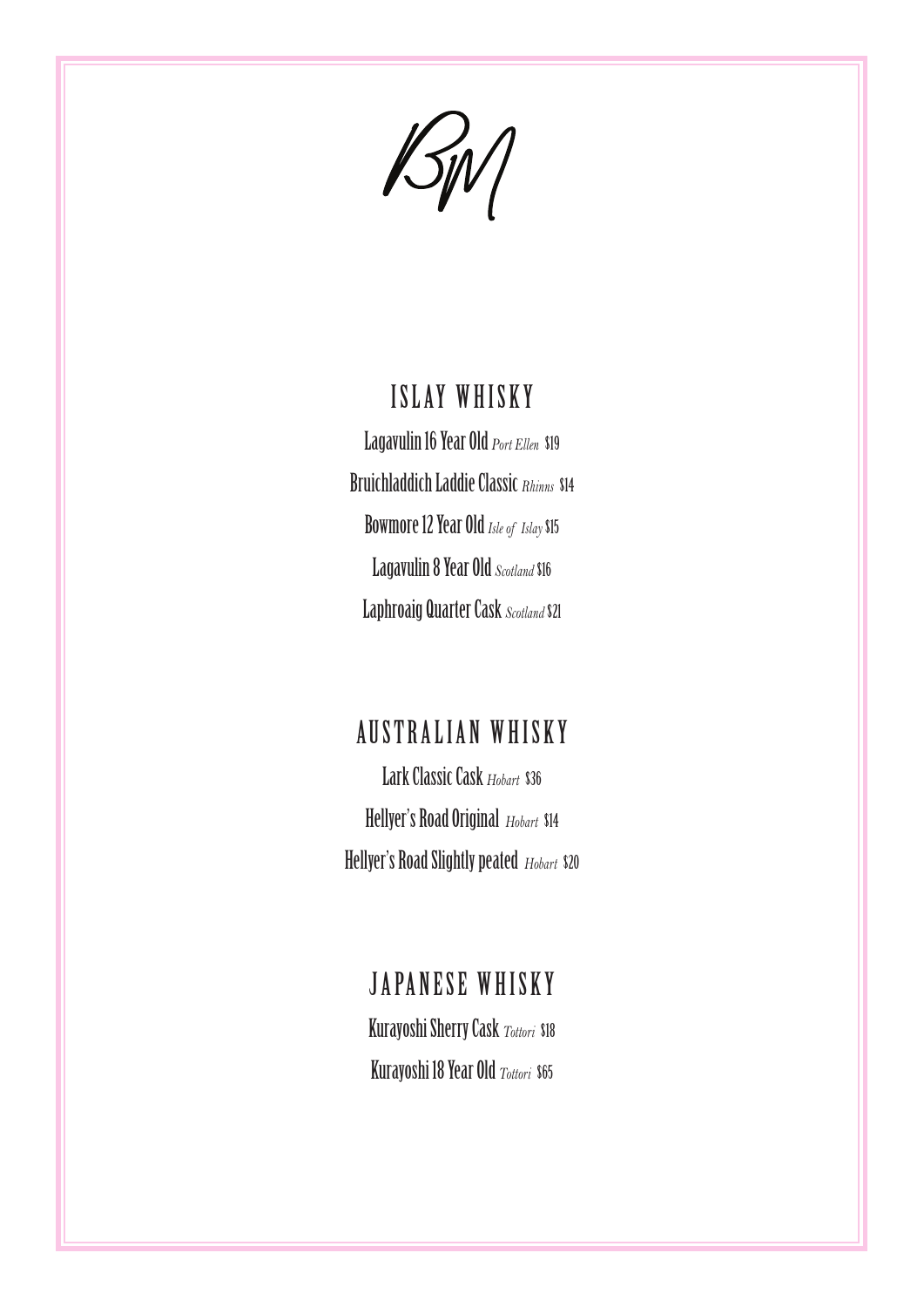$\mathcal{B}_{\text{IV}}$ 

## DIGESTIFS & LIQUEUR

Amaro Montenegro *Bitter-Sweet Herbal* \$10 Baileys *Cream, Cocoa, Irish Whiskey* \$12 Frangelico *Noisette And Herb-Flavoured* \$11 Cointreau *Orange-Flavoured Triple-Sec* \$11 Amaretto *Bitter-Sweet Almond Flavour* \$12 Benedictine *Herbs And Spices Sweet* \$11 Fernet Branca *Amaro-Style* \$10 Chambord *Raspberry* \$10 Grand Marnier *Cognac Brandy, Bitter Orange And Sugar Blend* \$12 Manly Spirits Limoncello *Lemon* \$12 St Germain *Elderflower* \$10 Sambucca White *Star Anise Oils* \$11 Sambucca Black *Elder Bush, Anis Liquorice* \$11 Green Chartreuse *130 Herbs Maceration* \$12 Yellow Chartreuse *Milder, Sweeter And More Aromatic Than Green* \$11 Absinthe *Anis, Fennel, Herbs* \$12 Luxardo Maraschino *Marasca Cherries* \$10 Farigoule *Thyme Liqueur* \$12 Pisco Barsol *Grape Brandy* \$10 Calvados Adrien Camut 6y Pays d'Auge *Apple Brandy* \$25 Bas Armagnac Chateaux De Laubade *Grapes Blend Brandy* \$25 Poire Williams *Pear Brandy* \$19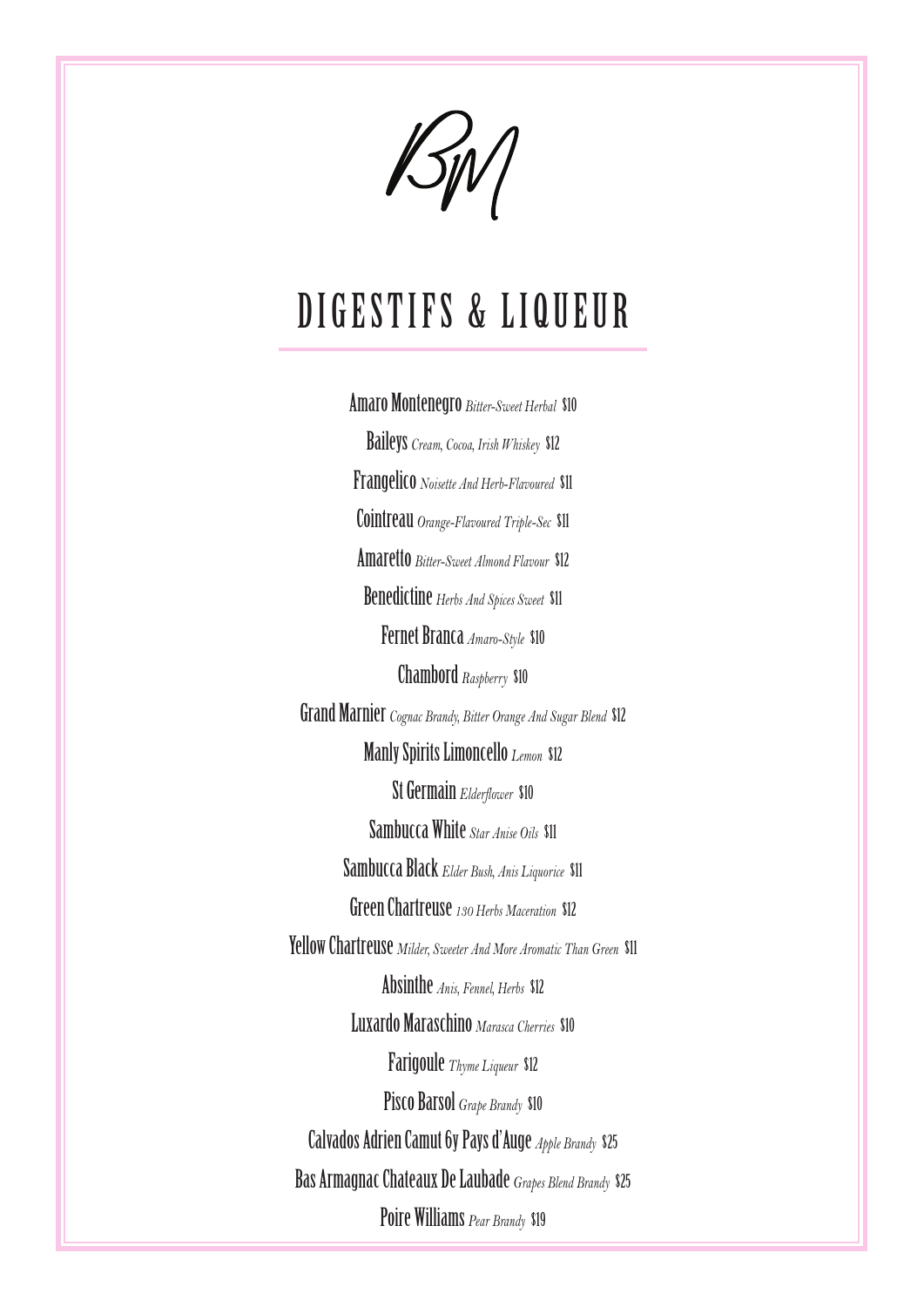## TEQUILA

Clase Azul Reposado \$46 Don Julio Reposado \$16 Don Julio Blanco \$15 XO Patron Café \$14 Silver Patron \$20 Espolon Blanco \$12 Mezcal Del Maguey Vida \$15

## RUM

Diplomatico Reserva Exclusiva \$15 Ratu Dark 5 years \$12 Kraken Black Spiced \$15 Havana Club Anejo Special \$12 Angostura Caribbean 1919 \$12 Bacardi Carta Oro \$10 Bacardi Carta Blanca \$13 Saint Etienne Extra Vieux French Whisky Cask 2013 \$19

## COGNAC

St. Remy VSOP France \$12 Hennessy VS France \$11 Delamain XO \$20